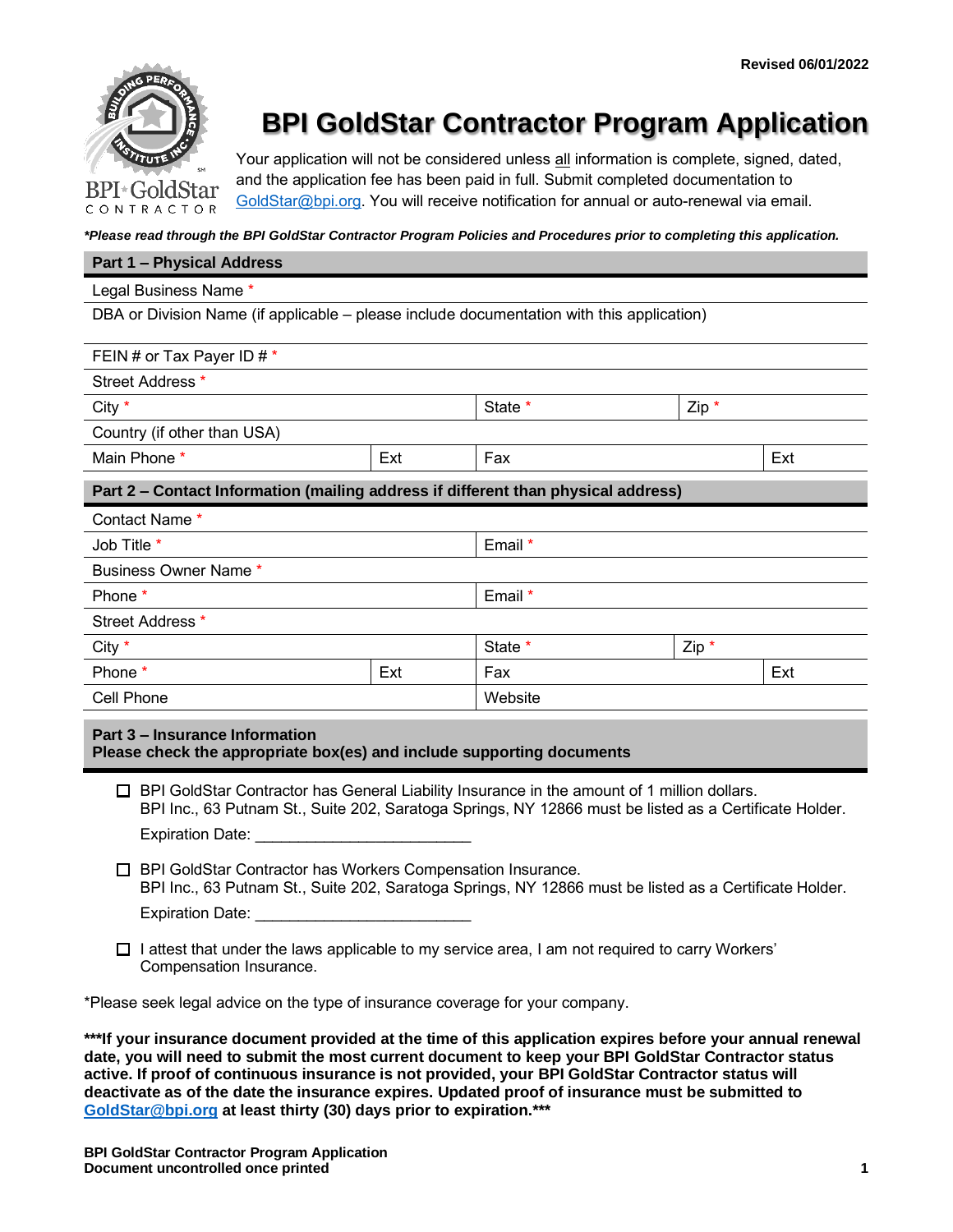### **Part 4 – Additional Documentation**

| <b>Customer Dispute</b><br><b>Resolution Policy:</b> | Please see template on page 4. Copy & paste onto your company letterhead.                                                                                                                                                                                      |
|------------------------------------------------------|----------------------------------------------------------------------------------------------------------------------------------------------------------------------------------------------------------------------------------------------------------------|
|                                                      | I attest my company has the necessary serviceable tools, equipment, and instruments available for<br>conducting building performance contracting work and will complete the minimum Health and Safety<br>standards according to BPI Standards when applicable. |

# **Part 5 – Certifications**

The minimum requirement is a BPI Building Analyst Professional or Energy Auditor certification.

Please list those candidates that hold either the Building Analyst Professional or Energy Auditor BPI certification below. If candidates hold additional BPI credentials, such as Envelope Professional, Heating Professional, etc., please check off the **Other BPI Credential** box.

| Complete the following information and check the certification(s) that apply: |               |              |                                   |  |                                 |  |                                |  |  |  |
|-------------------------------------------------------------------------------|---------------|--------------|-----------------------------------|--|---------------------------------|--|--------------------------------|--|--|--|
| <b>Name</b>                                                                   | <b>BPI ID</b> | <b>Email</b> | <b>Building</b><br><b>Analyst</b> |  | <b>Energy</b><br><b>Auditor</b> |  | <b>Other BPI Credential(s)</b> |  |  |  |
|                                                                               |               |              |                                   |  |                                 |  |                                |  |  |  |
|                                                                               |               |              |                                   |  |                                 |  |                                |  |  |  |
|                                                                               |               |              |                                   |  |                                 |  |                                |  |  |  |
|                                                                               |               |              |                                   |  |                                 |  |                                |  |  |  |
|                                                                               |               |              |                                   |  |                                 |  |                                |  |  |  |
|                                                                               |               |              |                                   |  |                                 |  |                                |  |  |  |
|                                                                               |               |              |                                   |  |                                 |  |                                |  |  |  |
|                                                                               |               |              |                                   |  |                                 |  |                                |  |  |  |
|                                                                               |               |              |                                   |  |                                 |  |                                |  |  |  |
|                                                                               |               |              |                                   |  |                                 |  |                                |  |  |  |

# **Part 6 – Payments \*\*\*Application Fees are NON-REFUNDABLE\*\*\* Please select ONE method below:**

*\*\*\*Make sure to save a copy of the application prior to selecting the "Buy Now" or "Subscribe" button, if paying via PayPal\*\*\**

#### **PayPal (CHOOSE YEARLY ONE-TIME PAYMENT** *OR* **MONTHLY PAYMENT)**

| **please ensure company name is entered in PayPal under the Shipping Address section on the pay now screen** |                                                                                                       |                  |  |  |  |
|--------------------------------------------------------------------------------------------------------------|-------------------------------------------------------------------------------------------------------|------------------|--|--|--|
| BPI GoldStar Contractor Program Fees are *NON-REFUNDABLE*                                                    | <b>PayPal Receipt No:</b><br>$(16-digits)$                                                            |                  |  |  |  |
| BPI GoldStar Contractor Fee <sup>1</sup><br>(yearly one-time payment)                                        | \$1200.00<br>refer to the GSC Program<br>Fee Schedule link <sup>1</sup> below<br>for prorated details | <b>Buy Now</b>   |  |  |  |
| <b>BPI GoldStar Contractor Fee</b><br>(monthly subscription)                                                 | \$100.00<br>recurring monthly<br>payment automatically<br>charged to your credit<br>card              | <b>Subscribe</b> |  |  |  |

<sup>1</sup> *\*\*Please refer to the [BPI GoldStar Contractor Program Fee Schedule](http://www.bpi.org/sites/default/files/BPI%20GoldStar%20Contractor%20Program%20Fee%20Schedule%203.8.2016_0.pdf) for full details on pricing and prorating*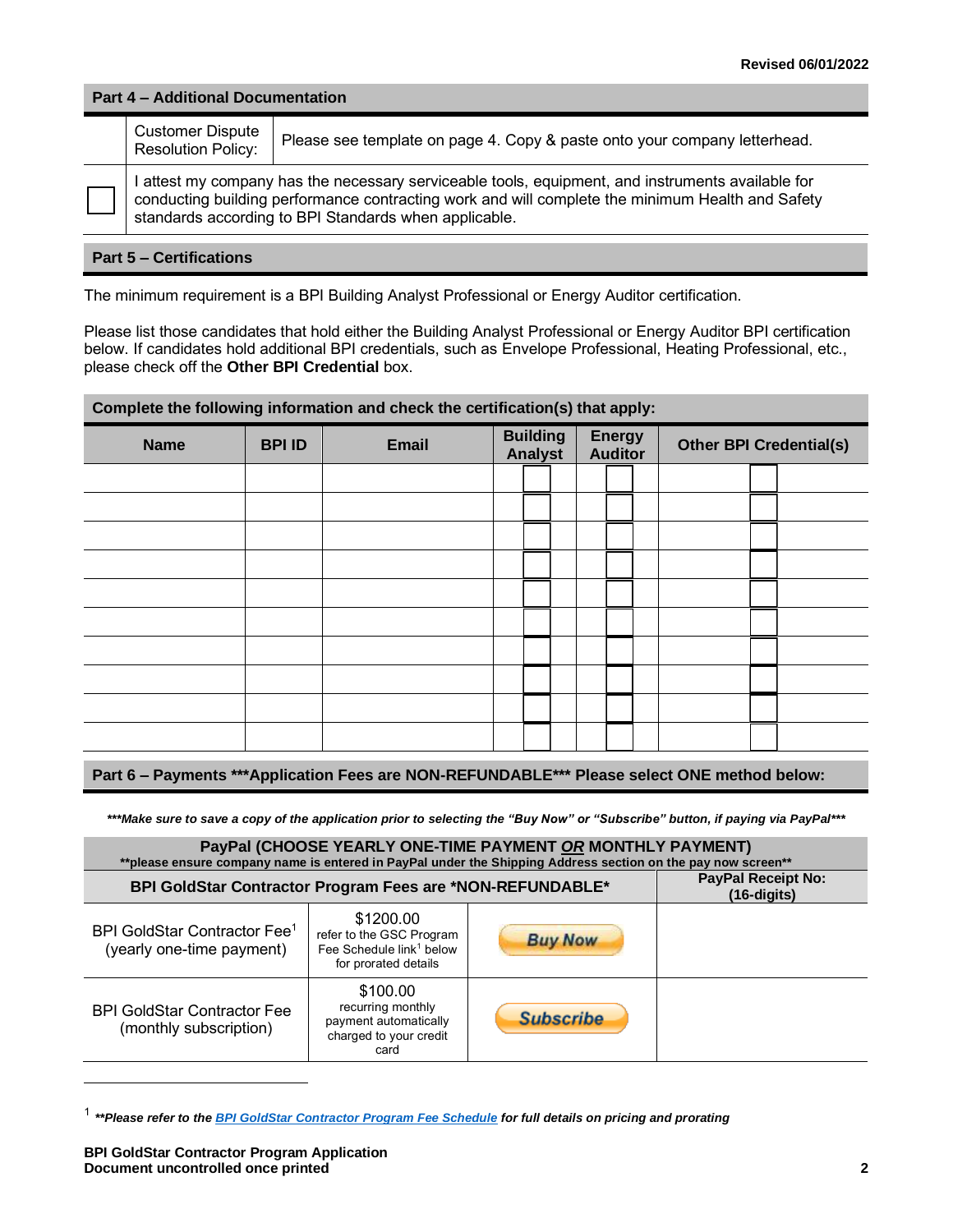## **Credit Card Payments**

Credit card payments can be processed through PayPal as a guest if you do not have a PayPal account. If you have any issues with PayPal, you may call our Finance Department at (877) 274- 1274 ext. 115 to pay via credit card over the phone.

# **Check (YEARLY ONE-TIME PAYMENT)**

| Check $#$ : |  |
|-------------|--|
|-------------|--|

Date Check was mailed:

Send Check along with this application to the address listed below.

Amount<sup>2</sup>: \$1200.00

| Part 7 – Release and Confirmation |                                                                                                                                                                                                                                                                                                           |  |  |  |
|-----------------------------------|-----------------------------------------------------------------------------------------------------------------------------------------------------------------------------------------------------------------------------------------------------------------------------------------------------------|--|--|--|
|                                   | By checking this box, I am stating that I have read the BPI GoldStar Contractor Program Policies and<br>Procedures                                                                                                                                                                                        |  |  |  |
|                                   | understand that the fee accompanying this application is NON-REFUNDABLE                                                                                                                                                                                                                                   |  |  |  |
|                                   | By submitting this document, I am authorized to represent the company listed above for the purposes<br>of this agreement with BPI and the company will abide by the terms and conditions of the BPI GoldStar<br>Contractor Program Policies and Procedures and BPI GoldStar Contractor Program Agreement. |  |  |  |
|                                   | understand that I will need to contact my program coordinator to discuss any program requirements in my<br>jurisdiction. BPI makes no statements assuring that your program; whether federal, state, or local, will accept<br>the BPI GoldStar Contractor Program.                                        |  |  |  |
|                                   | I certify that all information in this application and the accompanying documentation is true and                                                                                                                                                                                                         |  |  |  |

**correct. I agree and acknowledge that a facsimile, photocopied or electronically scanned copy of my signature on this document will have the same force and effect as an original signature.**

| Signature                                                                                    | Job Title                                                                                                                                          | Date |  |  |  |  |  |
|----------------------------------------------------------------------------------------------|----------------------------------------------------------------------------------------------------------------------------------------------------|------|--|--|--|--|--|
| Please submit this request with all supporting documentation required by mail, fax, or email |                                                                                                                                                    |      |  |  |  |  |  |
| Mail to:                                                                                     | Building Performance Institute, Inc.<br>Attn: GoldStar Contractor Program Application<br>63 Putnam Street, Suite 202<br>Saratoga Springs, NY 12866 |      |  |  |  |  |  |
| Fast to:                                                                                     | (518) 899-1622 or toll free (866) 777-1274 Attn: GoldStar Contractor Program Application                                                           |      |  |  |  |  |  |
| Email to:                                                                                    | GoldStar@bpi.org                                                                                                                                   |      |  |  |  |  |  |